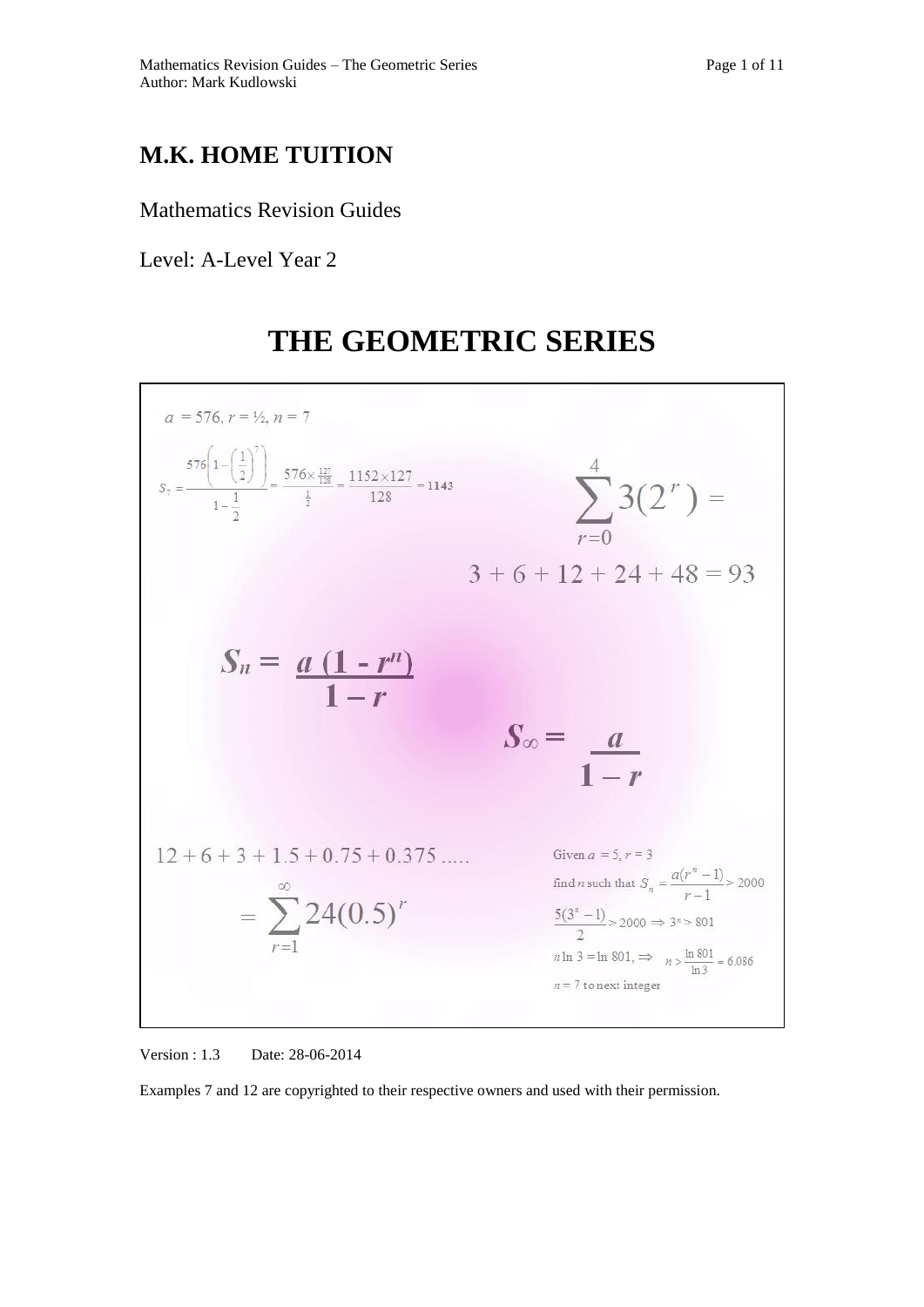# **The Geometric Series. (also known as the Geometric Progression or G.P.)**

In a G.P. successive terms are linked by a **common ratio**, such as in 3, 6, 12, 24, 48... The first term is denoted by *a* and the common ratio is *r.* A recursive definition of a G.P. is therefore  $u_1 = a$ ;  $u_{k+1} = ru_k$ ; a term is obtained from the previous one by **multiplying by** the common ratio. The example 3, 6, 12, 24, 48... is thus defined as  $u_1 = 3$ ;  $u_{k+1} = 2u_k$ .

The terms of a G.P. take the form *a*, *ar*,  $ar^2$ ,  $ar^3$ , ... and the *n*<sup>th</sup> term is  $ar^{n-1}$ .

#### **Summing a Geometric Series.**

A **geometric series** is formed by adding together the terms of a geometric progression. Its sum is given by

$$
S_n = a + ar + ar^2 + ar^3 + \dots + ar^{n-1}
$$

Multiplying throughout by *r* we obtain the result

$$
rS_n = ar + ar^2 + ar^3 + ar^4 + \dots + ar^n
$$

Subtracting the second result from the first gives  $S_n$  -  $rS_n = a - ar^n$ 

Both sides can then be factorised:  $S_n(1 - r) = a(1 - r^n)$ 

This gives the formula for the sum of a geometric series:

$$
S_n = \frac{a(1-r^n)}{1-r}
$$

When  $r > 1$ , it is more convenient to write the formula as

$$
S_n = \frac{a(r^n-1)}{(r-1)}
$$

If  $|r / < 1$ , then *r*<sup>n</sup> tends to zero with increasing *n*, and therefore  $(1 - r^n)$  tends to 1. As *n* tends to infinity, the sum of the geometric series converges to the value

$$
S_{\infty} = \frac{a}{1-r}
$$

This is known as the **sum to infinity** of the geometric series.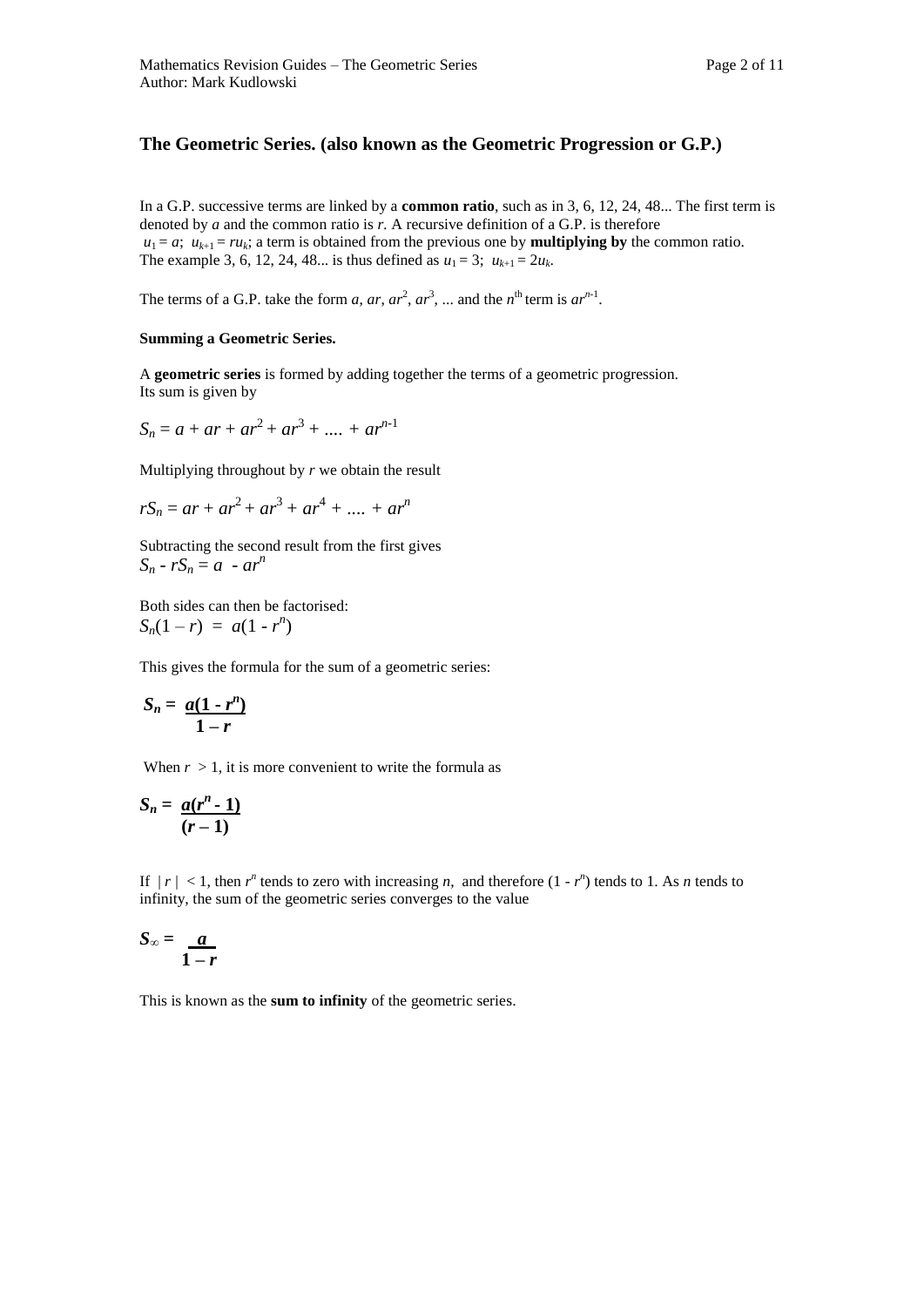**Example(1):** Find the sum of a G.P. with 7 terms, whose third term is 144 and common ratio is  $\frac{1}{2}$ .

We must find the missing first term before substituting into the formula.

$$
u_3 = ar^2 = 144
$$
. Since  $r = \frac{1}{2}$ ,  $a = 576$ .

Since  $r < 1$ , we can then enter the values into the general formula *r*  $S_n = \frac{a(1 - r)}{r}$ *n*  $n - 1 =\frac{a(1-1)}{1-1}$ 1  $\frac{(1 - r^n)}{r}$  to obtain

$$
S_7 = \frac{576\left(1 - \left(\frac{1}{2}\right)^7\right)}{1 - \frac{1}{2}} = \frac{576 \times \frac{127}{128}}{\frac{1}{2}} = \frac{1152 \times 127}{128} = 1143.
$$

**Example(2):** A G.P. has 6 positive terms, the second being 96 and the fourth being 216. Find its sum.

We have  $u_4 = ar^3 = 216$  and  $u_2 = 96 = ar$ . Hence 4 9 96  $r^2 = \frac{216}{25} = \frac{9}{4}$ , and thus 2  $r = \frac{3}{2}$  (positive solution) and  $a = 64$ .

We will use the second form of the formula, 1  $(r^n - 1)$  $\overline{a}$  $=\frac{a(r^n-1)}{2}$ *r*  $S_n = \frac{a(r)}{r}$ *n*  $\mu_n = \frac{\mu(1 - 1)}{n-1}$  to compute the sum.

$$
S_6 = \frac{64\left(\left(\frac{3}{2}\right)^6 - 1\right)}{\frac{3}{2} - 1} = \frac{(64 \times \frac{729}{64}) - 64}{\frac{1}{2}} = 1330.
$$

**Example (3):** Find the sum of a G.P. whose first term is 12, whose last term is 8748, and whose common ratio is 3.

Here,  $u_1 = a = 12$  and  $u_n = ar^{n-1} = 8748$ .

This therefore gives  $r^{n-1} = 3^{n-1} = \frac{8748}{12} = 729$ .

From this,  $n-1 = \frac{\ln 729}{\ln 3} = 6$ .  $n-1 = \frac{\ln 729}{12} =$ 

The G.P. therefore has 7 terms and its sum can be worked out as

$$
S_7 = \frac{12(3^7 - 1)}{3 - 1} = \frac{12 \times 2186}{2} = 13116.
$$

**Example(4):** Find the sum to infinity of the G.P. in Example (11). The first term is 576 and the common ratio is ½.

Since  $r < 1$ , there is a sum to infinity, we can then substitute the values into the general formula

$$
S_{\infty} = \frac{a}{1-r}
$$
 to obtain the final result  $S_{\infty} = \frac{576}{1-\frac{1}{2}} = 1152.$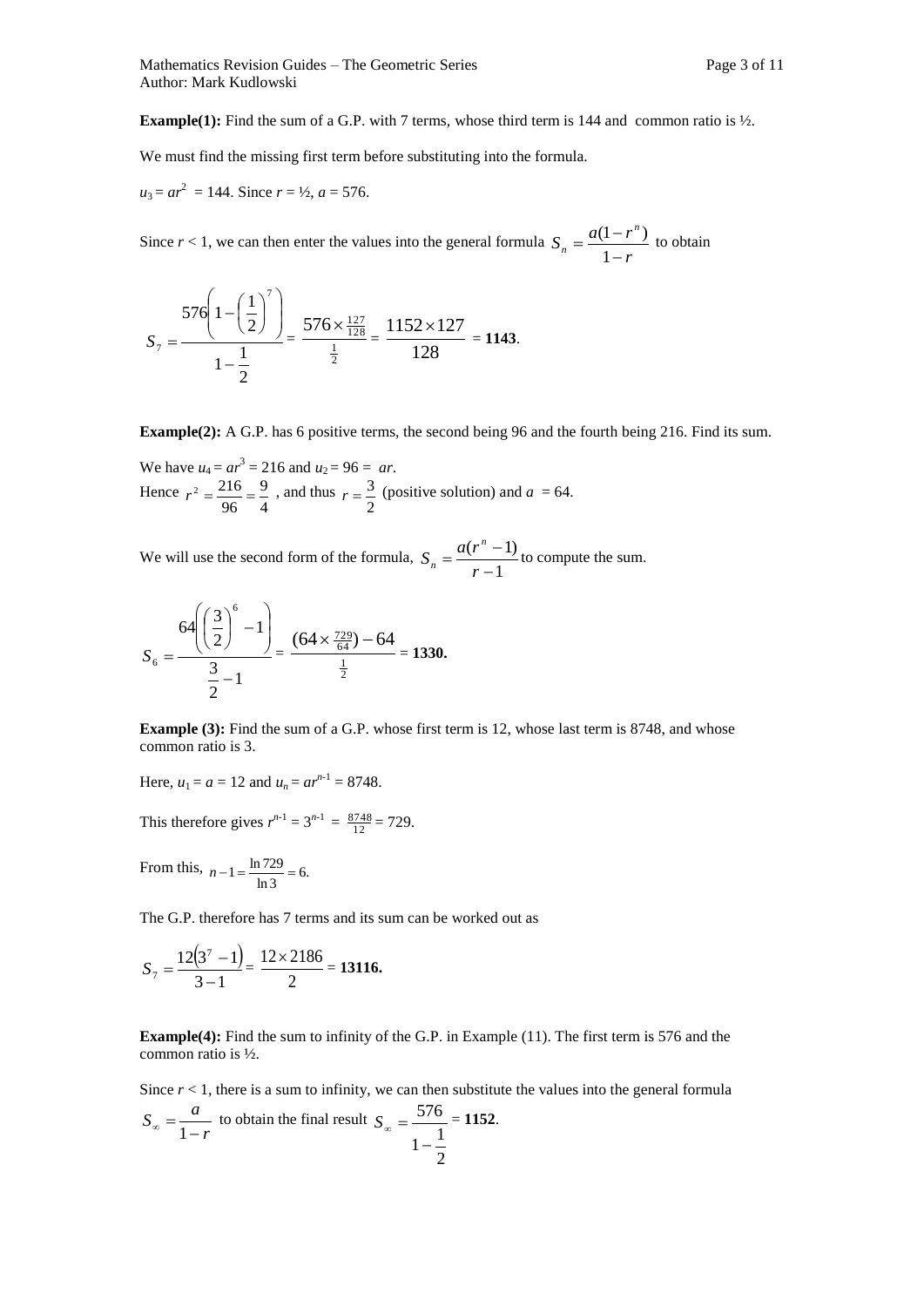**Example (5):** Find the common ratio of a G.P. with first term of 5 and a sum to infinity of 15.

Rearrange 
$$
S_{\infty} = \frac{a}{1-r}
$$
 as  $1-r = \frac{a}{S_{\infty}}$  and substitute to give  $1-r = \frac{5}{15}$  and finally  $r = \frac{2}{3}$ .

**Example (6):** The first three terms of a geometric series are  $2k + 5$ , *k* and  $k - 6$  where *k* is a positive integer. Find the value of *k* and the sum to infinity of the series, giving the result in exact form.

Since we have a G.P. , *k k k*  $k \t k-6$  $2k + 5$  $=\frac{k-1}{k}$  $\ddot{}$ . Cross-multiplying,  $(2k + 5)$   $(k-6) = k^2$ .

$$
\Rightarrow 2k^2 - 7k - 30 = k^2 \Rightarrow k^2 - 7k - 30 = 0 \Rightarrow (k - 10)(k + 3) = 0.
$$

Hence (positive)  $k = 10$  and the first three terms of the G.P. are 25, 10 and 4.

The common ratio, 
$$
r = \frac{10}{25} = \frac{2}{5}
$$
.

The sum to infinity is thus *r*  $S_{\infty} = \frac{a}{a}$  $\alpha = \frac{a}{1 - a}$ 1 = 5  $1 - \frac{2}{5}$ 25  $\overline{a}$  = 3  $41^{\frac{2}{3}}$ .

Again, variant questions on G.P's sometimes come up in exams.

**Example (7):** A geometric series has first term 5 and common ratio 3. Find the least number of terms the series can have if its sum exceeds 2000.

(Copyright OUP, *Understanding Pure Mathematics*, Sadler & Thorning, ISBN 9780199142590, Exercise 8B, Q.26)

We need to find a value of *n* such that 1  $(r^n - 1)$  $\overline{a}$  $=\frac{a(r^n-1)}{2}$ *r*  $S_n = \frac{a(r)}{r}$ *n*  $n = \frac{a(1)}{1} > 2000.$ 

Substitution gives 
$$
S_n = \frac{5(3^n - 1)}{2} > 2000 \Rightarrow 3^n - 1 > 800 \Rightarrow 3^n > 801
$$

Taking logs of both sides, *n* ln 3 = ln 801,  $\Rightarrow n > \frac{\ln 801}{\ln 3} = 6.086$ .  $n > \frac{\ln 801}{1}$ 

The next integer is 7, so the G.P. needs to have 7 terms for its sum to exceed 2000.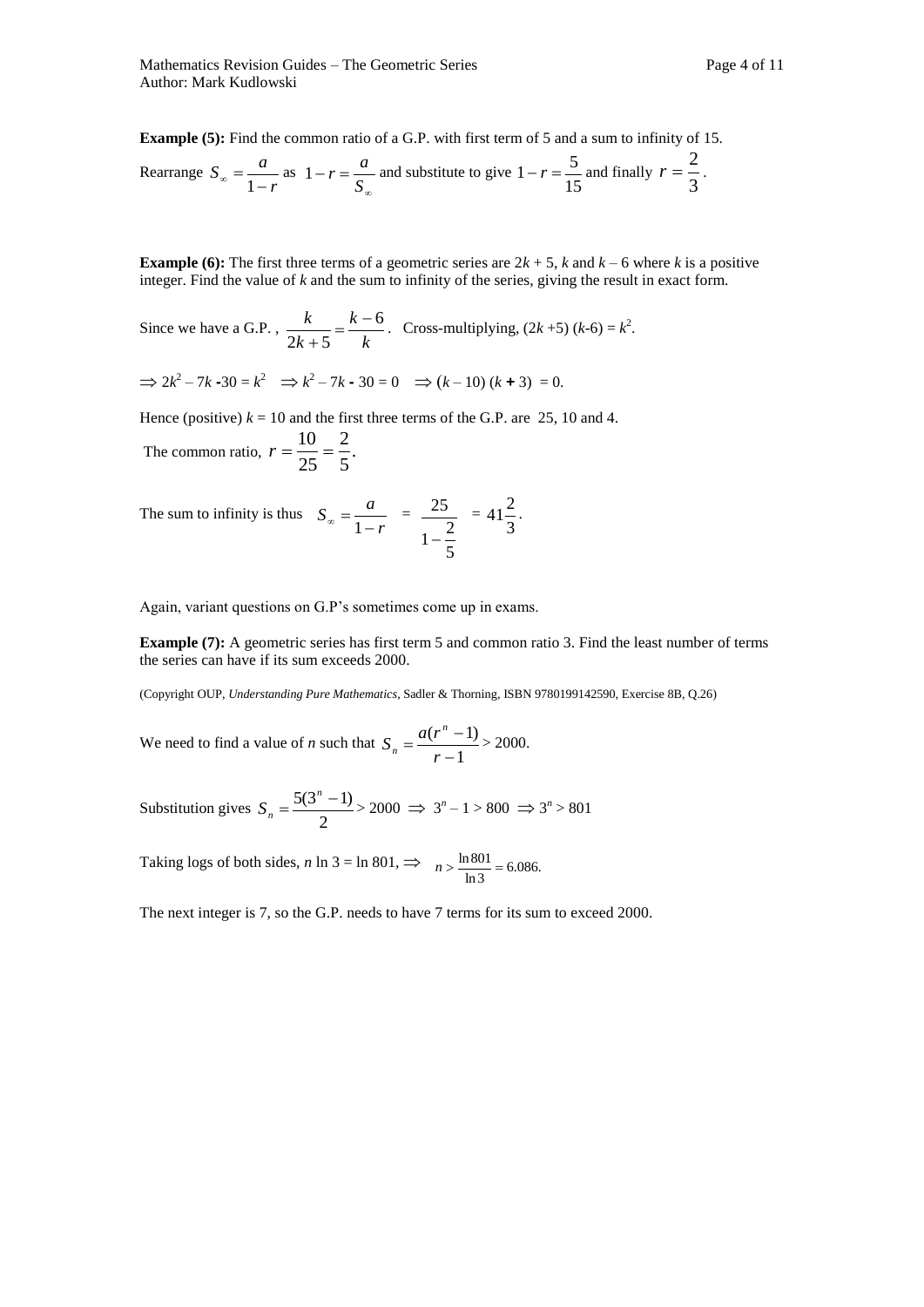**Example (8):** A geometric series has first term 240 and common ratio of  $\frac{3}{4}$ . Find the least number of terms the series can have for its sum to exceed 900.

We need to find a value of *n* such that *r*  $S_n = \frac{a(1 - r)}{1}$ *n*  $n - \frac{1}{1}$  $=\frac{a(1-1)}{1-1}$ 1  $\frac{(1-r^n)}{2}$  > 900.

Substitution gives 4  $1-\frac{3}{4}$ 4  $240 \left( 1 - \left( \frac{3}{2} \right) \right)$  $\overline{\phantom{0}}$  $\overline{\phantom{a}}$ J Ι  $\setminus$  $\mathsf{I}$ I  $\setminus$ ſ  $\overline{\phantom{a}}$ J  $\left(\frac{3}{4}\right)$  $\setminus$  $-\Big($  $=$ *n*  $S_n = \frac{(4/7)^n}{3} > 900 \Rightarrow 960(1 - (\frac{3}{4})^n) > 900$ 

 $\Rightarrow 1 - \left(\frac{3}{4}\right)^n > \frac{15}{16}$   $\Rightarrow -\left(\frac{3}{4}\right)^n > -\frac{1}{16}$   $\Rightarrow \left(\frac{3}{4}\right)^n < \frac{1}{16}$  (multiply by -1 and thus reverse sign)

Taking logs of each side,  $n \ln(\frac{3}{4}) < \ln(\frac{1}{16})$ , and finally  $n > \frac{\ln(\frac{1}{16})}{\sqrt{3}}$  $\left(\frac{3}{4}\right)$ 9.637... ln ln  $\frac{3}{4}$  $\frac{1}{16}$  $n > \frac{n(16)}{1} =$ 

The next integer is 10, so the G.P. needs to have 10 terms for its sum to exceed 900.

**N.B.** Note the reversal of the inequality sign in the last step. A number less than 1 has a negative logarithm, so that step involves dividing by a negative quantity.

**Example (9):** The sum of the first two terms of a G.P. is 36, and its sum to infinity is 100. Given that the common ratio is positive, find the ratio and the first term.

We have here  $S_{\infty} = \frac{u}{1} = 100$ 1  $=$  $\alpha = \frac{a}{1-a}$ *r*  $S_{\infty} = \frac{a}{1} = 100$ , and  $S_2 = a + ar = a(1 + r) = 36$ .

From the expression for  $S_\infty$ , we have  $a = 100(1 - r)$  and from the expression for  $S_2$ ,  $a + ar = a(1 + r) = 36.$ 

Solving simultaneously, substituting  $a = 100(1 - r)$  into the equation  $a(1 + r) = 36$ gives  $100(1 - r)(1 + r) = 36$ , or  $100(1 - r^2) = 0.36$ , and hence a common ratio of  $\sqrt{1 - 0.36} = \sqrt{0.64} = 0.8$ .

To find the first term  $a$ , we rearrange the formula for  $S_{\infty}$  to give

 $a = S_{\infty}(1-r)$ , giving  $a = 100(1-0.8)$  or  $a = 20$ .

The first term of the G.P. is therefore 20 and the common ratio is 0.8.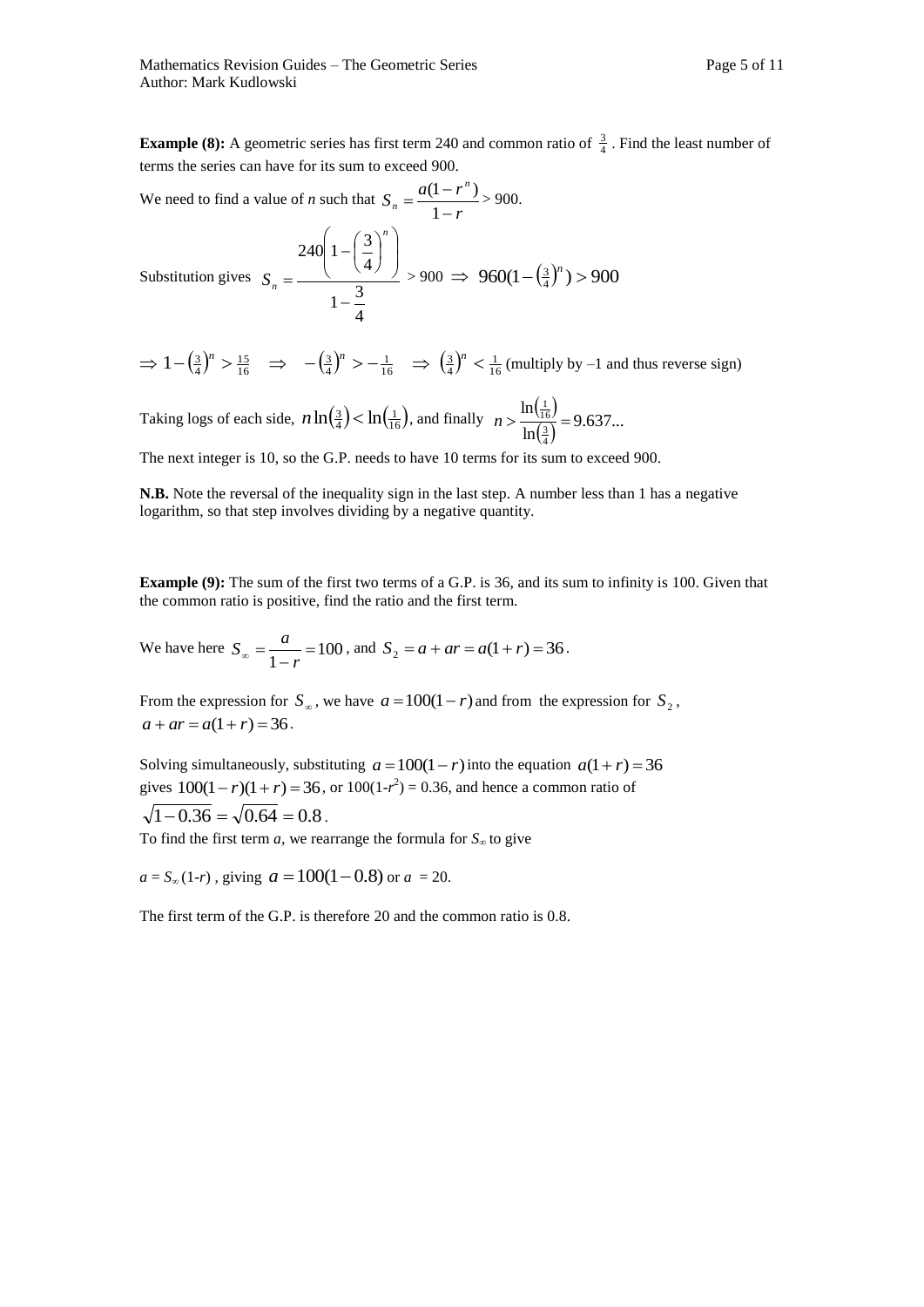**Example (10):** The film industry uses an accepted formula to estimate total box-office takings, assuming a 40% week-on-week decline after the first week.

The film *The Golden Ring Chronicles* cost £125 million to produce, and was originally estimated to take £55 million in its first week.

i) Using the "40% decline" formula, after how many weeks was the film expected to break even, with the box-office takings paying back the production costs ?

ii) The actual takings for the film were £39million in the first week and £26 million in the second. Show that the film would be unable to pay for itself if subsequent box-office takings followed the same trend.

i) We have a G.P. whose first term is 55 and whose common ratio is  $(100-40)$ %, or 0.6, or  $\frac{3}{5}$ .

First, we find a value of *n* such that *r*  $S_n = \frac{a(1 - r)}{r}$ *n*  $n - 1$  $=\frac{a(1-1)}{1-1}$ 1  $\frac{(1-r^n)}{2}$  > 125. Substituting,  $S_n = \frac{55(1 - (\frac{3}{5})^n)}{n}$  $\frac{3}{5}$  $\frac{3}{5}$ 1 551  $\overline{a}$  $\overline{a}$  $=$ *n*  $S_n = \frac{35(1)(5)}{1-3} > 125$  $\Rightarrow$  55 ×  $\frac{5}{2}$  × (1 -  $\left(\frac{3}{5}\right)^n$ ) > 125  $\Rightarrow$  1 -  $\left(\frac{3}{5}\right)^n$  >  $\frac{10}{11}$ 

 $\Rightarrow -\left(\frac{3}{5}\right)^n > -\frac{1}{11} \Rightarrow \left(\frac{3}{5}\right)^n < \frac{1}{11}$  (multiply by –1 and thus reverse sign)

Taking logs of each side,  $n \ln(\frac{3}{5}) < \ln(\frac{1}{11})$ , and finally  $n > \frac{\ln(\frac{1}{11})}{\sqrt{3}}$  $\left(\frac{3}{5}\right)$ 4.694.. ln ln  $\frac{3}{5}$  $\frac{1}{11}$  $n > \frac{n(11)}{1} =$ 

(Inequality sign reversed – the last step involved dividing by a negative number).

The next integer is 5, so the G.P. needs to have 5 terms for its sum to exceed 125.

 $\therefore$  The film is expected to break even at the end of the fifth week (i.e. its box-office total is expected to exceed £125 million).

ii) We now have a G.P. whose first term is 39, and whose second term is 26. The common ratio is therefore  $\frac{26}{39}$  or  $\frac{2}{3}$ .

We must try and show that the sum to infinity of this series is less than 125.

Substituting into the general formula 
$$
S_{\infty} = \frac{a}{1-r}
$$
 to obtain the final result  $S_{\infty} = \frac{39}{1-\frac{2}{3}} = 117$ .

 $\therefore$  The film cannot take more than £117 million, which is still short of the production cost of £125 million.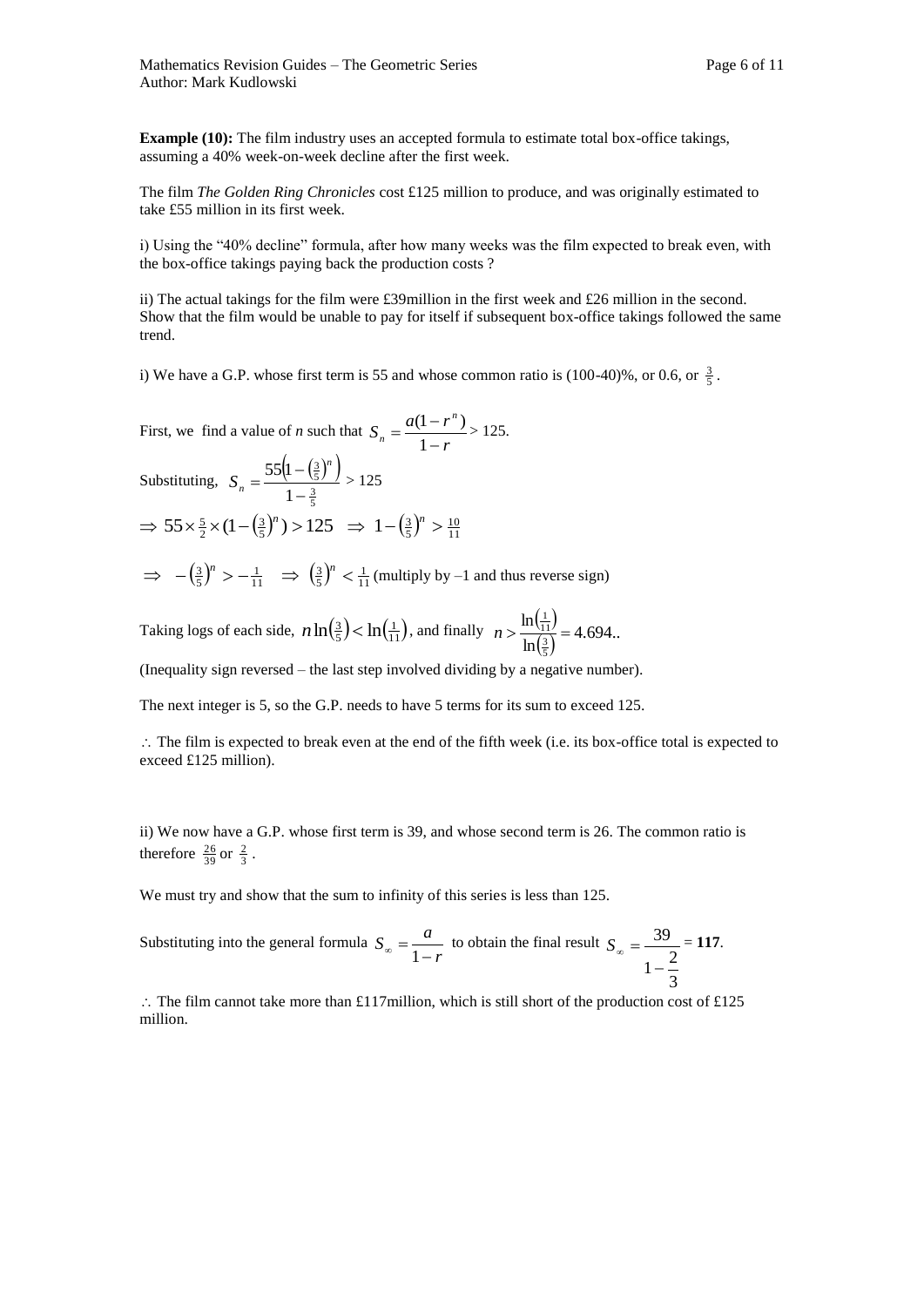**Example (11):** Tom took out a pension plan at his workplace whereby he would save £100 per month in the first year. In subsequent years, he would increase his monthly contributions by 6.5% of his previous year's contribution.

i) State Tom's annual pension contribution for the first three years, and the common ratio of the geometric sequence formed by his pension contributions.

ii) How much money did Tom pay in the fifteenth year of his pension plan ?

iii) Show that Tom's total pension contributions over fifteen years were almost exactly £29000.

iv) Tom's colleague Steve took out an alternative pension plan where he paid in £125 per month in the first year, and each year later he paid in £*x* per month more than he did in the previous year. (Steve's monthly payments were only revised once per year, so he paid the same amount over 12 months.)

After 15 years, Steve and Tom had both paid the same amount into their pension funds.

How much money did Steve put into his pension fund in the  $15<sup>th</sup>$  year of his plan, and what was the increase in the monthly payment, *x*, to the nearest penny ?

i) Tom paid in £100 per month, or a total of £100  $\times$  12 = £1200 in the first year. In the second year, he paid in  $£1200 + 6.5\%$ , or £1278. In the third year, he similarly paid in  $£1278 + 6.5\%$  or 1361.07.

Adding 6.5% to a quantity is the same as multiplying it by 1.065, and so the annual contributions form a G.P. with a common ratio, *r*, of 1.065.

ii) The 15<sup>th</sup> term of the G.P. with first term  $a = 1200$  and  $r = 1.065$  is  $1200 \times 1.065^{14} = 2897.85$ , therefore Tom paid in £2897.85 in total in the 15<sup>th</sup> year of his pension plan.

iii) We will use 1  $(r^n - 1)$  $\overline{a}$  $=\frac{a(r^n-1)}{a(r^n-1)}$ *r*  $S_n = \frac{a(r)}{r}$ *n*  $n_n = \frac{a(1 - 1)}{1}$  to compute Tom's total pension contributions for the 15 years.

$$
S_{15} = \frac{1200((1.065)^{15} - 1)}{1.065 - 1} = \frac{1200 \times (1.571841)}{0.065} = \text{\textsterling}29,018.60.
$$

iv) Steve put in £1500 per annum in year 1 and £29018.60 in total (the same amount as Tom).

Steve's annual contributions form an A.P. whose sum to 15 terms,  $S_{15}$ , is 29018.60 and whose first term, *a*, is 1500.

Substitution into the general formula  $S_n = \frac{1}{2}n(2a + (n-1)d)$  gives

$$
S_{15} = 7.5(3000 + 14d) = 29018.60
$$

 $\implies$  3000 + 14*d* = 3869.147  $\Rightarrow$  14*d* = 869.147  $\Rightarrow$  *d* = 62.082

In the 15<sup>th</sup> year, Steve paid in £1500 + 14*d* (from above) or £(1500 + 869.15) = £2369.15. His annual contributions increased by £62.08 each year, or £5.17 each month, to the nearest penny.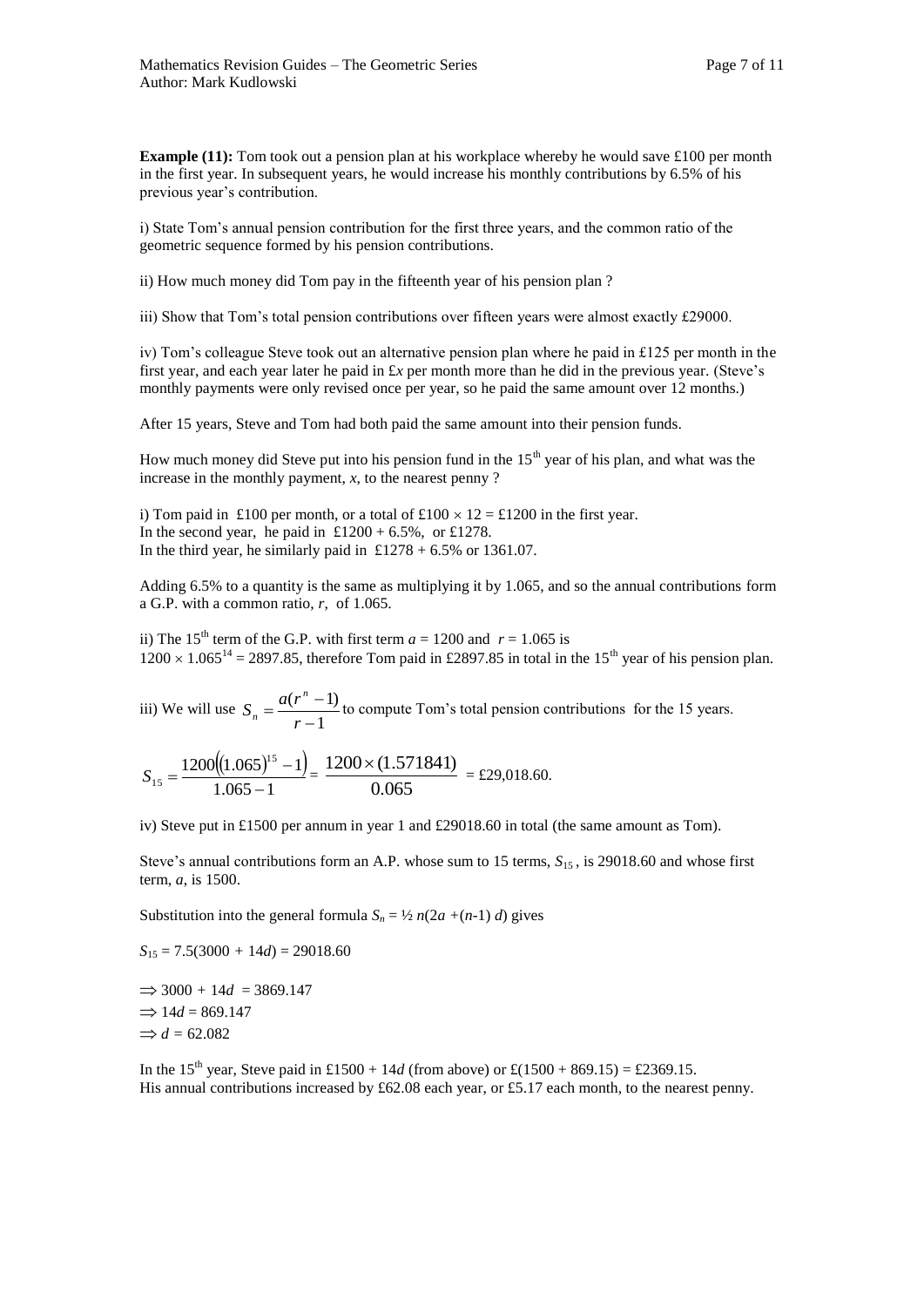**Example (12):** The  $4<sup>th</sup>$ ,  $7<sup>th</sup>$  and  $16<sup>th</sup>$  terms of an A.P. themselves form a G.P. The first six terms of the A.P. have a sum of 12. What is the common difference of the A.P. and the common ratio of the G.P ?

(Copyright OUP, *Understanding Pure Mathematics*, Sadler & Thorning, ISBN 9780199142590, Exercise 8B, Q.18)

We can enter  $n = 6$  and  $S_n = S_6 = 12$  into the general formula to give

#### $3(2a + 5d) = 12$

For the  $4^{\text{th}}$ ,  $7^{\text{th}}$  and  $16^{\text{th}}$  terms to be in G.P, we can represent them as *b*, *br* and  $br^2$ .

Therefore  $a + 3d = b$  (1)  $a + 6d = br$  (2)  $a + 15d = br^2$ (3) Subtracting (2) from (3) gives  $9d = br(1-r)$  (4) Subtracting (1) from (2) gives  $3d = b(1-r)$ . (5) Dividing (4) by (5) gives  $r = 3$ .

The common ratio between the  $4<sup>th</sup>$ ,  $7<sup>th</sup>$  and  $16<sup>th</sup>$  terms is therefore 3.

From this fact we can establish the value of the common difference, *d.*

 $a + 6d = 3(a + 3d)$  (6)  $a + 15d = 9(a + 3d)$  (7)

Subtracting (6) from (7) gives  $9d = 6(a + 3d) \implies 9d = 6a + 18d \implies 6a + 9d = 0$ .

The final step is to subtract the last formula from the one established at the beginning.

**6***a +***15***d* **= 12 6***a* **+ 9***d* **= 0**

Eliminating *a* we have  $6d = 12$  and  $d = 2$ .

The common difference of the A.P. is thus 2.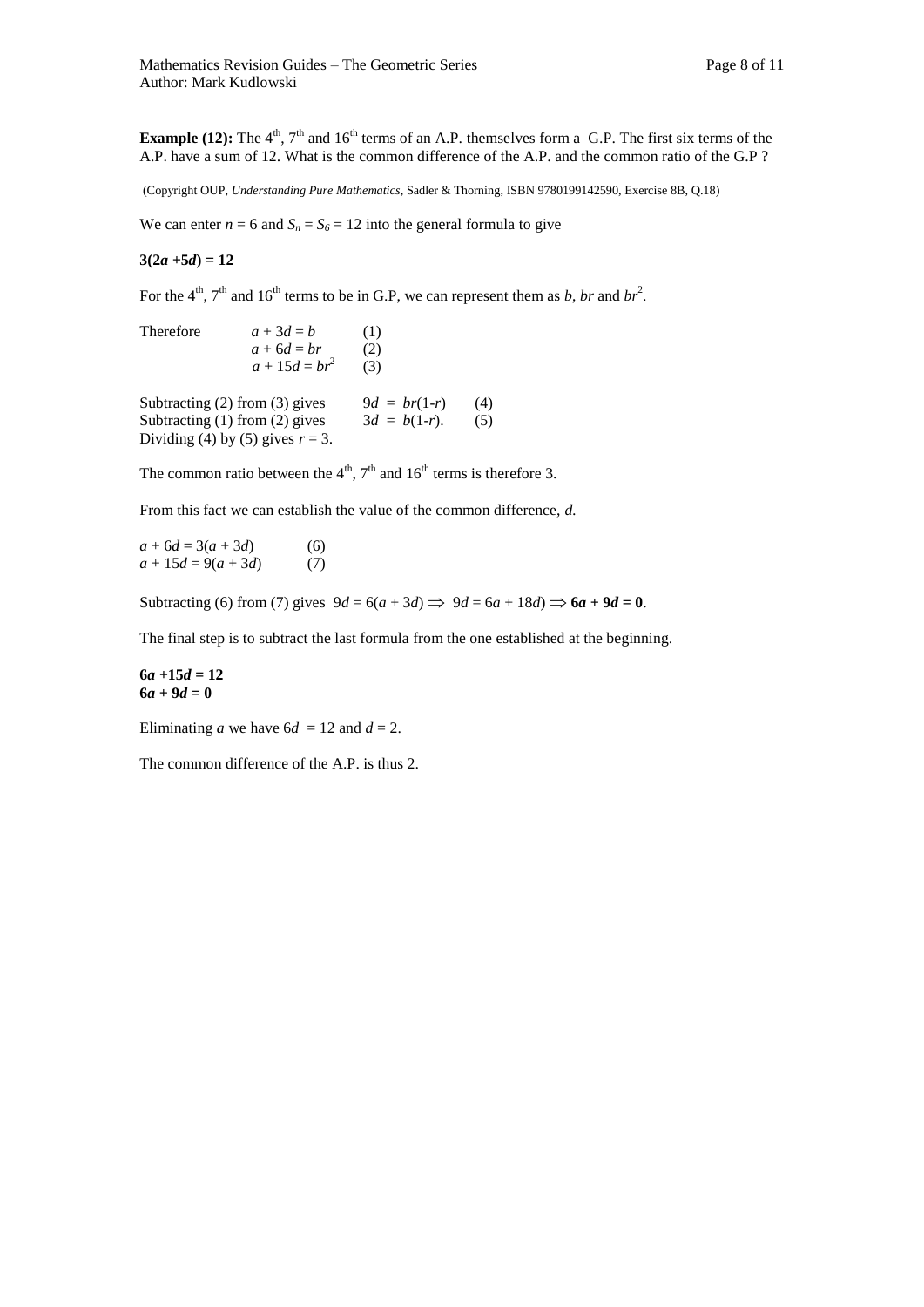### **Arithmetic and Geometric Mean (Not all syllabuses).**

The **arithmetic mean** of two numbers is equal to half their sum. For example, the arithmetic mean of 10 and 20 is  $\frac{1}{2}(10 + 20)$  or 15. The numbers 10, 15 and 20 are in arithmetic progression with a common difference of 5, or half the difference between the two original numbers.

The **geometric mean** of two (positive) numbers is equal to the (positive) square root of their product. For example, the geometric mean of 10 and 40 is  $\sqrt{(10 \times 40)}$  or 20. The numbers 10, 20 and 40 are in geometric progression with a common ratio of 2, the square root of the ratio of the second number to the first.

**Example (13).** Find the arithmetic mean of a) 8 and 24; b)  $-5$  and 7; c) 11 and 39. Give the common difference of the resulting three-number progressions.

The arithmetic mean of 8 and 24 is  $\frac{1}{2}(8 + 24)$  or 16, and the common difference is  $\frac{1}{2}(24 - 8)$  or 8.

The arithmetic mean of -5 and 7 is  $\frac{1}{2}$  (-5 + 7) or 1, and the common difference is  $\frac{1}{2}(7 - (-5))$  or 6.

The arithmetic mean of 11 and 39 is  $\frac{1}{2}(11 + 39)$  or 25, and the common difference is  $\frac{1}{2}(39 - 11)$  or 14.

**Example (14).** Find the geometric mean of a) 6 and 54; b) 15 and 375; c) 0.4 and 1.6. Give the common ratio of the resulting three-number progressions.

The geometric mean of 6 and 54 is  $\sqrt{(6 \times 54)} = \sqrt{324} = 18$ , and the common ratio is  $\sqrt{(54 \div 6)}$  or 3.

The geometric mean of 15 and 375 is  $\sqrt{(15 \times 375)} = \sqrt{5625} = 75$ , and the common ratio is  $\sqrt{(375 \div 15)}$ or 5.

The geometric mean of 0.4 and 1.6 is  $\sqrt{(0.4 \times 1.6)} = \sqrt{0.64} = 0.8$ , and the common ratio is  $\sqrt{(1.6 \div 0.4)}$ or 2.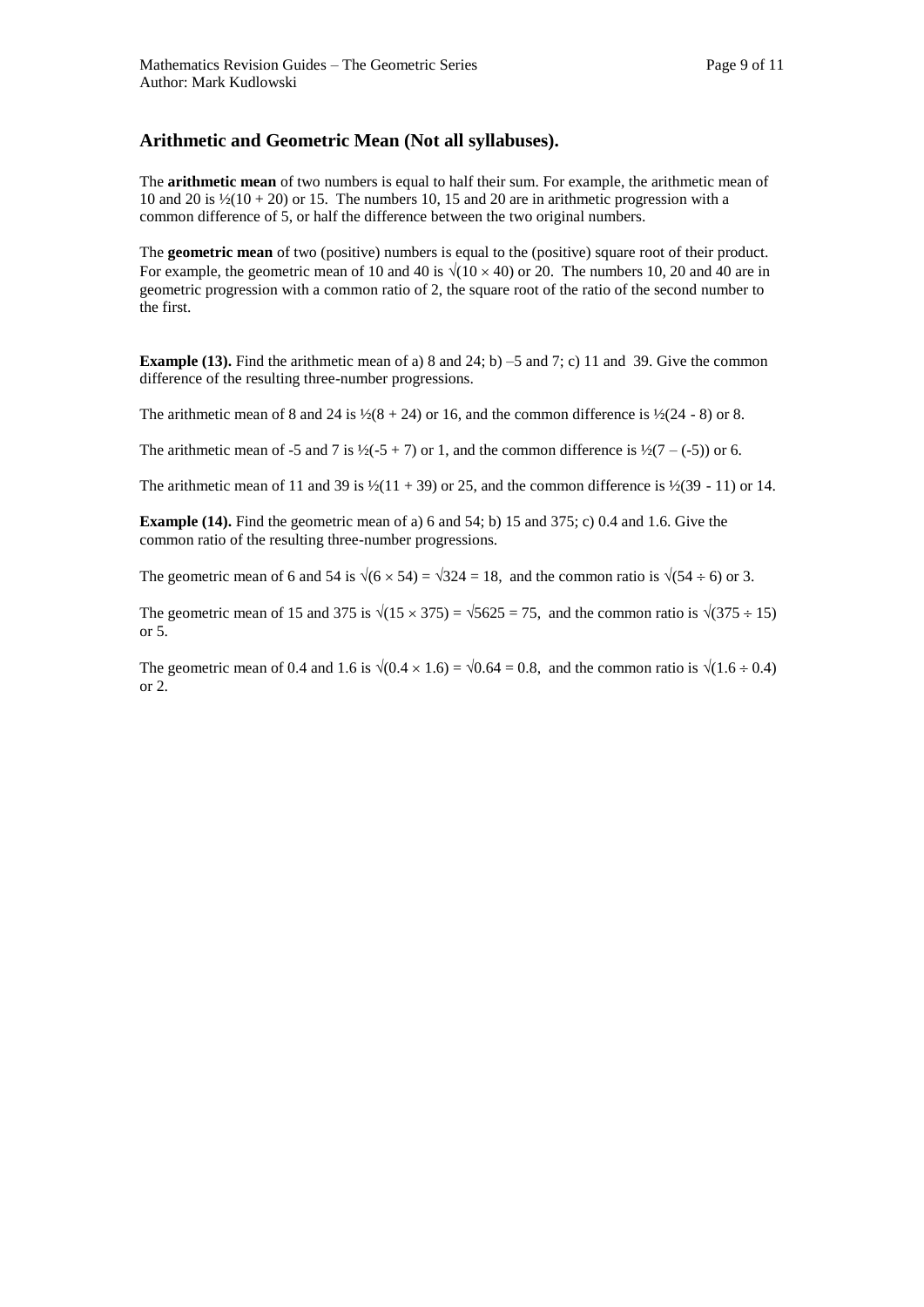## **More on Sigma Notation.**

This method of defining a series has already been encountered in the section on arithmetic series. The Greek letter sigma  $(\Sigma)$  stands for 'sum'.

The series 
$$
3 + 6 + 12 + 24 + 48
$$
 can be expressed as  $\sum_{r=1}^{5} 3(2^{r-1})$ 

The " $r = 1$ " below the symbol is the starting value for the count variable,  $r$ , and the "5" above it is the ending value for *r*. The " $3(2^{r-1})$ " to the right of the symbol is the actual term itself, expressed as a function of *r*. When  $r = 1$ ,  $3(2^{r-1}) = 3$ ; when  $r = 2$ ,  $3(2^{r-1}) = 6$ , and so on until the last term, 48, corresponding to  $r = 5$ .

Another equally valid definition for the same series is  $\sum_{r=0}^{4}$  $\mathbf{0}$  $3(2^r)$ *r r* .

The "4" above the symbol is **not** the same as number of terms in the sum here. There are still 5 terms, but this time the count variable goes from 0 to 4, not 1 to 5, and the formula for the term has been correspondingly modified.

Geometric series with a negative common ratio can be a little more awkward to define:

64 - 32 + 16 - 8 + 4 - 2 can be expressed as 
$$
\sum_{r=1}^{6} (-1)^{r+1} (2^{7-r}) \text{ or } \sum_{r=0}^{5} (-1)^{r} (2^{6-r})
$$

**Example (15):** Rewrite the following series in sigma notation:

(a)  $16 + 8 + 4 + 2 + 1$ (b)  $-1 + 3 - 9 + 27 - 81 + 243 - 729$ (c) 12 + 6 + 3 + 1.5 + 0.75 + 0.375 ................

(In each case, we will begin with  $r = 1$ ).

(a) This is a G.P. with common ratio 0.5 and first term 16, with 5 terms. The general term is  $u_r = 16(0.5)^{r-1}$  or 32(0.5)<sup>*r*</sup>.

Its sigma notation equivalent is 
$$
\sum_{r=1}^{5} 32(0.5)^r
$$
.

(b) This is a G.P. with common ratio –3 and first term -1, with 7 terms. The general term can be defined either as  $u_r = -(-3)^{r-1}$  or as  $u_r = (-1)^r 3^{r-1}$ . The second method shows the oscillating nature of the series more clearly.

Its sigma notation equivalent is  $\sum_{r=1}^{\infty} (-1)^r 3^{r-1}$ 7 1 *r*

(c) This is a G.P. with common ratio 0.5 and first term 12, with infinitely many terms. The general term is  $u_r = 12(0.5)^{r-1}$  or  $24(0.5)^r$ .

 $(-1)^r 3^{r-1}$ 

 $r \cdot 3^{r-1}$ .

Its sigma notation equivalent is  $\sum_{n=1}^{\infty}$  $=1$ 24(0.5) *r r* **.**